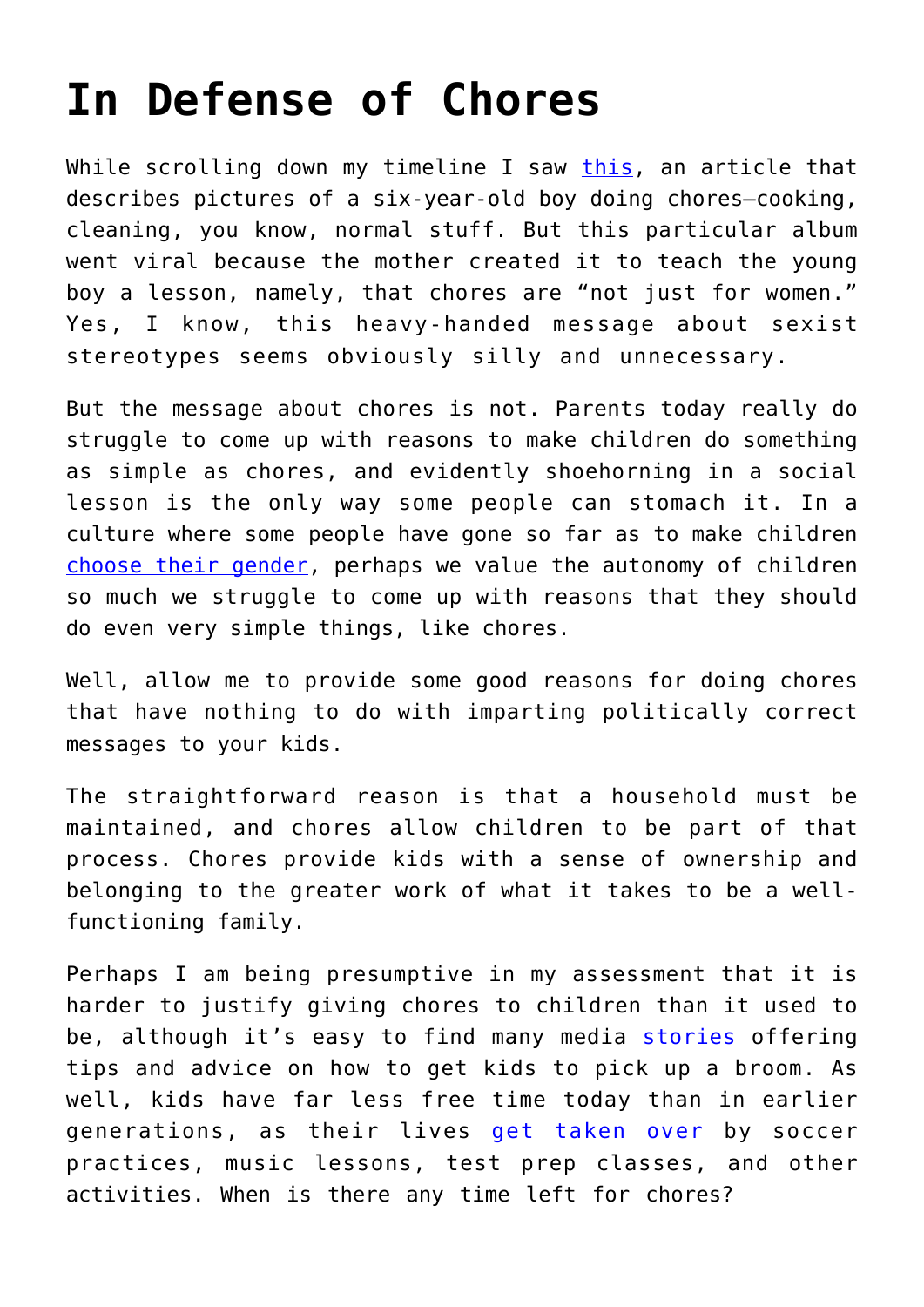This prompts the question: Is there still a reason to assign chores? If the only point of chores is to impart some sense of responsibility in the child, they could be seen as unnecessary since kids learn responsibility in other areas of their lives. Children have activities to keep track of, along with homework, music practice, and so on.

But all of these activities are focused on the child, and many of these activities can be chosen by the child. The child's autonomy reigns, and along the way her resume builds. By contrast, chores are focused on something other than one's own preferences. Cooking, cleaning, and folding laundry cannot be put on a resume, and (shocker!) they are the kind of activities that aren't guided by the child, but by the parents and the needs of the household.

Of course, there is also the practical value of chores. Sometimes work simply needs to get done, and often there are simply too few hands for that work. Prior to the cultural and economic changes of the last century, children's work was simply necessary for the maintenance of the household. Sometimes it still is.

Today, however, when most children aren't expected to contribute financially to the upkeep of the household, but to prepare for adulthood by immersing themselves in their own education and activities, chores are often one of the first things to disappear from their lives.

But although eliminating chores might free up time for other activities, doing so severely undermines children's sense of belonging to the family and their investment in its maintenance. Better yet, chores work against the excesses of childish autonomy (which in some kids can tilt towards selfinvolved narcissism) by reminding kids that being part of a family is a communal undertaking, which means their needs will not always come first. Chores offer one of the best reminders not only of their responsibilities, but also their obligations